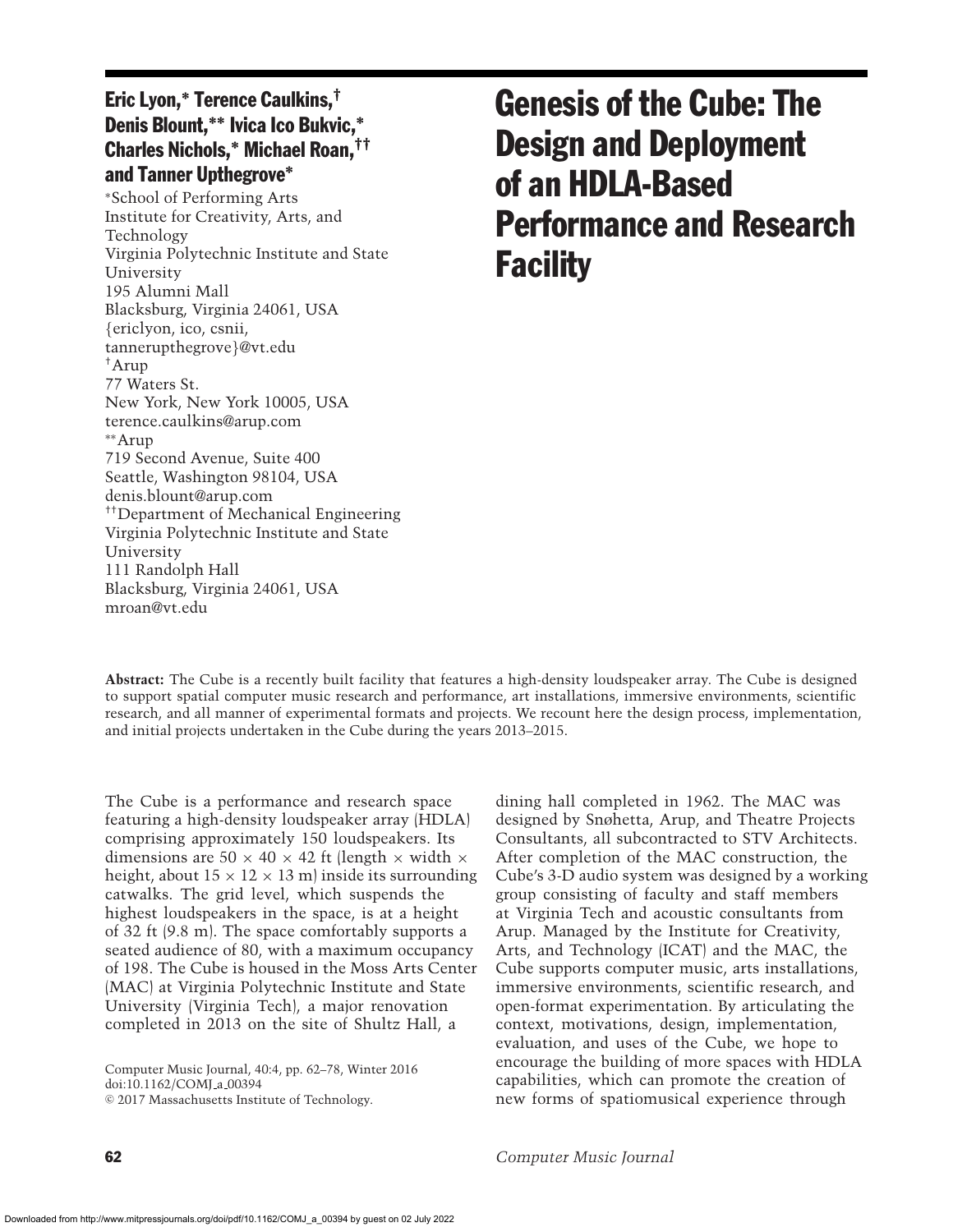the expansion of contemporary computer music practices.

## Conception

The Cube was initially conceived of as a digital and experimental performance environment that could demonstrate new approaches to audiences through cross-disciplinary collaboration between faculty, students, guest artists, and visiting researchers. It would require a noise-free environment with a neutral, variable room acoustic and a robust, flexible technical infrastructure. The laboratory component would require the ability to change from performance mode quickly and easily, and provide an "equipment-agnostic" infrastructure to support evolving new technologies. High-bandwidth connectivity would allow both digital and analog content to be aggregated from multiple spaces on campus, as well as from the outside world.

Program requirements for the Cube were developed to anticipate the needs of a diverse artistic and research community, including the following use cases: live performance including theater, dance, and music; 3-D sound installations; immersive audio for multiuser virtual- and augmented-reality experiences; 3-D audio research into new modes of sound spatialization; and multidisciplinary research incorporating large-scale visualization, auralization, and sonification of big data sets. Designing a system to these requirements would involve finding a balance between spatial audio resolution, maximum required sound-pressure levels, ease of rigging, and cost, all while maintaining high sound quality.

Arup produced a number of test fits to demonstrate the range of activities implicit in the program requirements including cinema mode, immersive performance and 3-D audio, theater with thrust stage, immersive video and audio installation, amplified music, orchestra rehearsal, and recording. These test fits became the basis of a design that, in collaboration with Snøhetta and Theatre Projects Consultants, resulted in the final version of the Cube shell that is in use today. The Cube was officially opened on 21 November 2013, with a commissioned work by video artist Joan Grossman, entitled *This*

*Edge I Have to Jump*, with multichannel music provided by Eric Lyon and Charles Nichols, and video programming by Carol Burch-Brown, a Virginia Tech professor of studio art and creative technology (see Figure 1).

## Designing the Technological Infrastructure for the Cube

The design for the Cube's technological infrastructure was built on a vision articulated by Ivica Ico Bukvic in 2008 for a multidisciplinary, multiuser, collaborative research environment that would combine visualization, motion tracking, and full-scale immersive 3-D audio. The envisioned infrastructure would support multiple audio spatialization approaches, including wave-field synthesis (WFS) and Ambisonics. It would also utilize motorized ultrasonic loudspeakers, Holosonics Audio Spotlights, with the goal of allowing the space to serve as a blank canvas for artists and researchers in support of 3-D audio research and artistic expression. In spring 2013, the Cube's audio infrastructure team, consisting of ICAT director Ben Knapp, Virginia Tech faculty members Bukvic, Lyon, and Nichols, ICAT's media engineer Tanner Upthegrove, and Arup acoustic consultants Denis Blount and Terence Caulkins, began to design the audio system in detail. By April 2014, the team finalized the setup and moved towards implementation.

## Spatial Audio System: Layout and Spatial Resolution

The high-density spatial audio system was designed to provide full-bandwidth audio for listeners located inside the Cube. This audio comes from a 3-D HDLA, currently comprising 124 satellite JBL SCS-8 loudspeakers, 10 floor-standing JBL LSR6328P loudspeakers, 4 Meyer UMS-1P subwoofers, and a JBL 5628 subwoofer, for a total of 139 independently addressable channels. The system was designed to be fully reconfigurable to suit the needs of future research by using expandable, IP-based audio networking.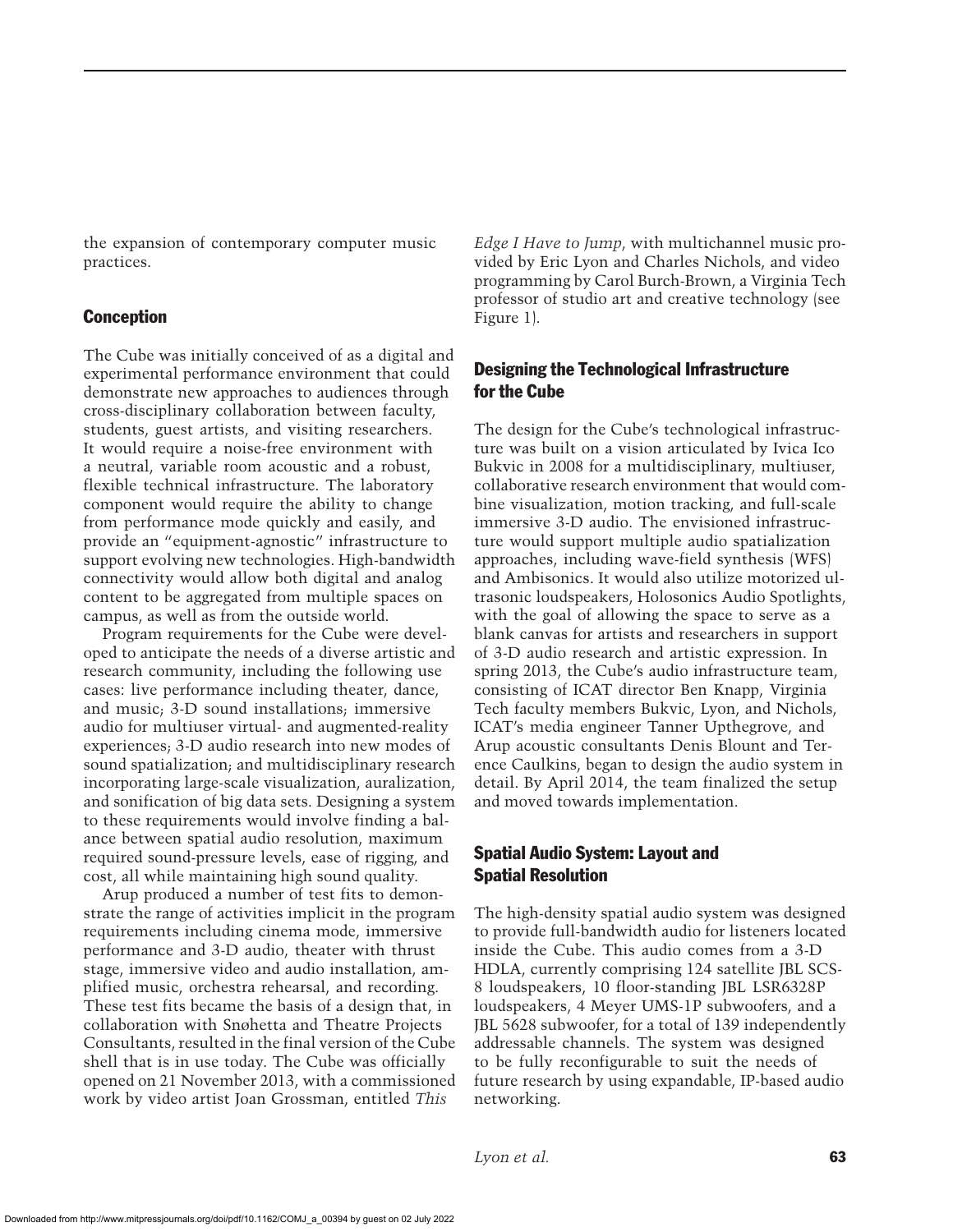*Figure 1. The Cube opening with four-way projection and multichannel audiovisual installation by Joan Grossman. (Photo courtesy of Virginia Tech.)*

*Figure 2. Isometric view of the main audio system.*



The initial layout of loudspeakers, comprising 124 SCS-8s and 4 UMS-1P subwoofers, is shown in Figures 2 and 3. The high-resolution 64-channel loudspeaker array laid out on Level 1 (L1) is designed to support WFS playback in the main ground-floor listening area. The remaining 64 channels are evenly distributed as a cuboid periphonic array around L2, L3, and Grid level, and are designed to supplement the horizontal array for rendering high-order Ambisonics (HOA), 3-D WFS (Rohr et al. 2013), and vector base amplitude panning (VBAP) rendering. All channels of the system can be used in conjunction with each other to create hybrid spatialization approaches depending on the needs of the application.

The higher spatial resolution of the array near the horizontal plane serves to limit spatial aliasing artifacts arising from typical WFS rendering (Wittek, Rumsey, and Theile 2007; Corteel, Kuhn-Rahloff, and Pellegrini 2008). It is also intended to provide a higher degree of accuracy for virtual source rendering near the horizontal plane, and addresses the greater ability of humans to localize in the



*Figure 2*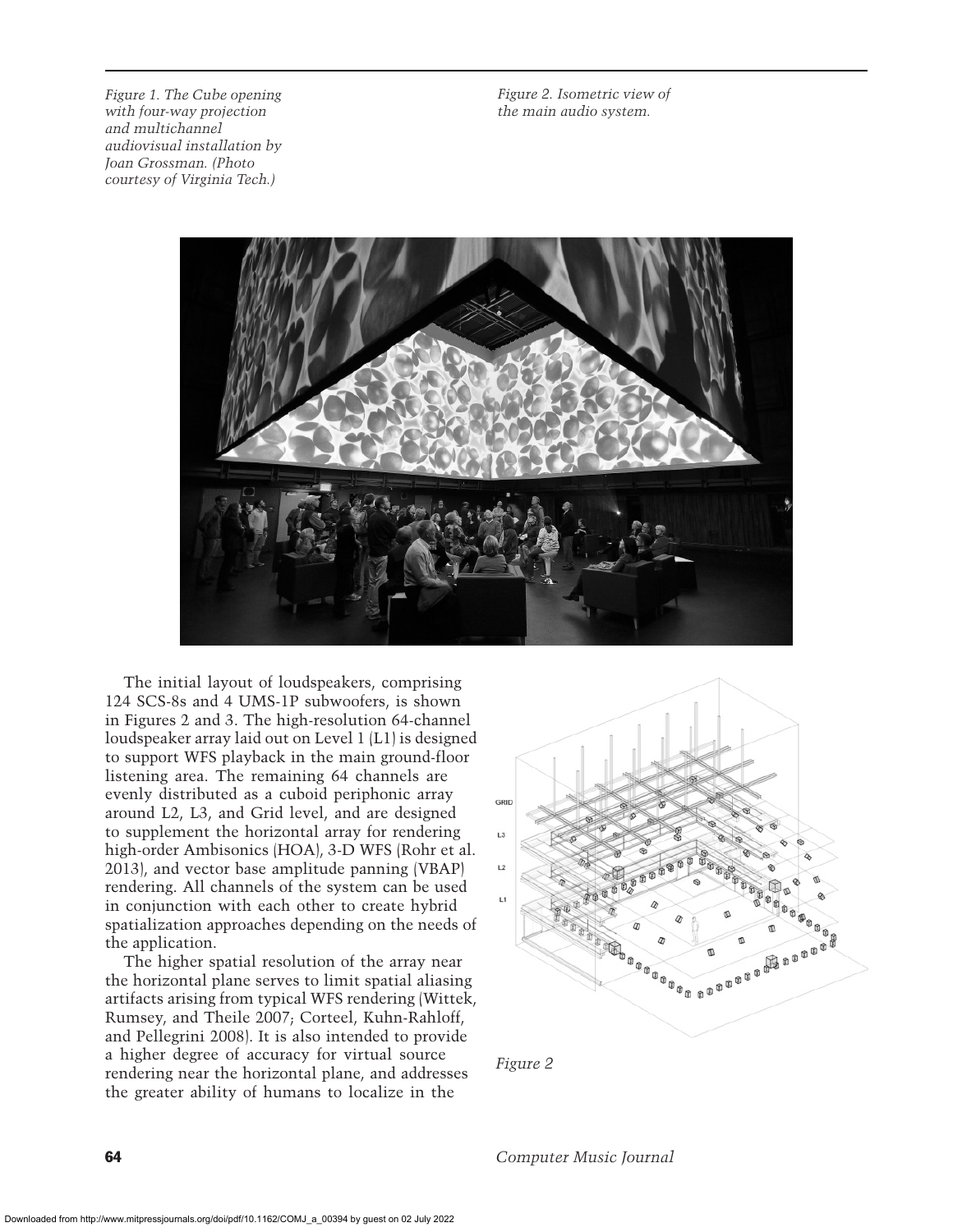*Figure 3. Plan and section view of the main audio system.*



horizontal plane compared with the median and frontal planes (Blauert 1996, pp. 40–47). The Cube is designed to accommodate both traditionally seated audiences as well as standing audiences that are free to move around the space. For standing audiences, the L1 array is nearly in the horizontal plane, as safety regulations prevented locating the loudspeakers directly on the horizontal plane. For seated audiences, the floor-standing array (not shown in Figures 2 and 3) renders sound in the horizontal plane.

## Spatial Audio System: Maximum Sound Pressure Levels

The maximum full-range sound-pressure level (SPL) produced by the main audio system at ear height in the center of the room depends on the number of loudspeakers addressed, which varies depending on the type of spatialization technique being used. Some estimates of maximum SPLs produced by the system for different types of spatial sources are given in Table 1. The full set of 139 loudspeakers was used for the maximum SPL estimate.

#### **Table 1. Cube Audio System SPL Targets for Various Playback Configurations**

| Virtual Sound Source Location                                                               | Estimated<br>Maximum Sound<br><i>Pressure Levels</i> |
|---------------------------------------------------------------------------------------------|------------------------------------------------------|
| 3-D WFS plane wave at ear height<br>emanating from shortest dimen-<br>sion (6.5 m distance) | 96 dB LAeq                                           |
| 3-D WFS plane wave angled down<br>from upper corner (16 m distance)                         | 90 dB LAeq                                           |
| All loudspeakers active at 0 dBFS<br>(uncorrelated)                                         | 110 dB LAeq                                          |
| Subwoofer system—all loudspeak-<br>ers active (uncorrelated)                                | 115 dB LAeq                                          |

## Cube Acoustical Measurements

Acoustical measurements were conducted in the Cube using a class 1, four-channel analyzer. The system's main components were two GRAS 40AQ microphones and a National Instruments 9234 DAC with a sample rate of 50 kHz at 24-bit resolution. The National Instruments Sound and Vibration Measurements Suite was used to calculate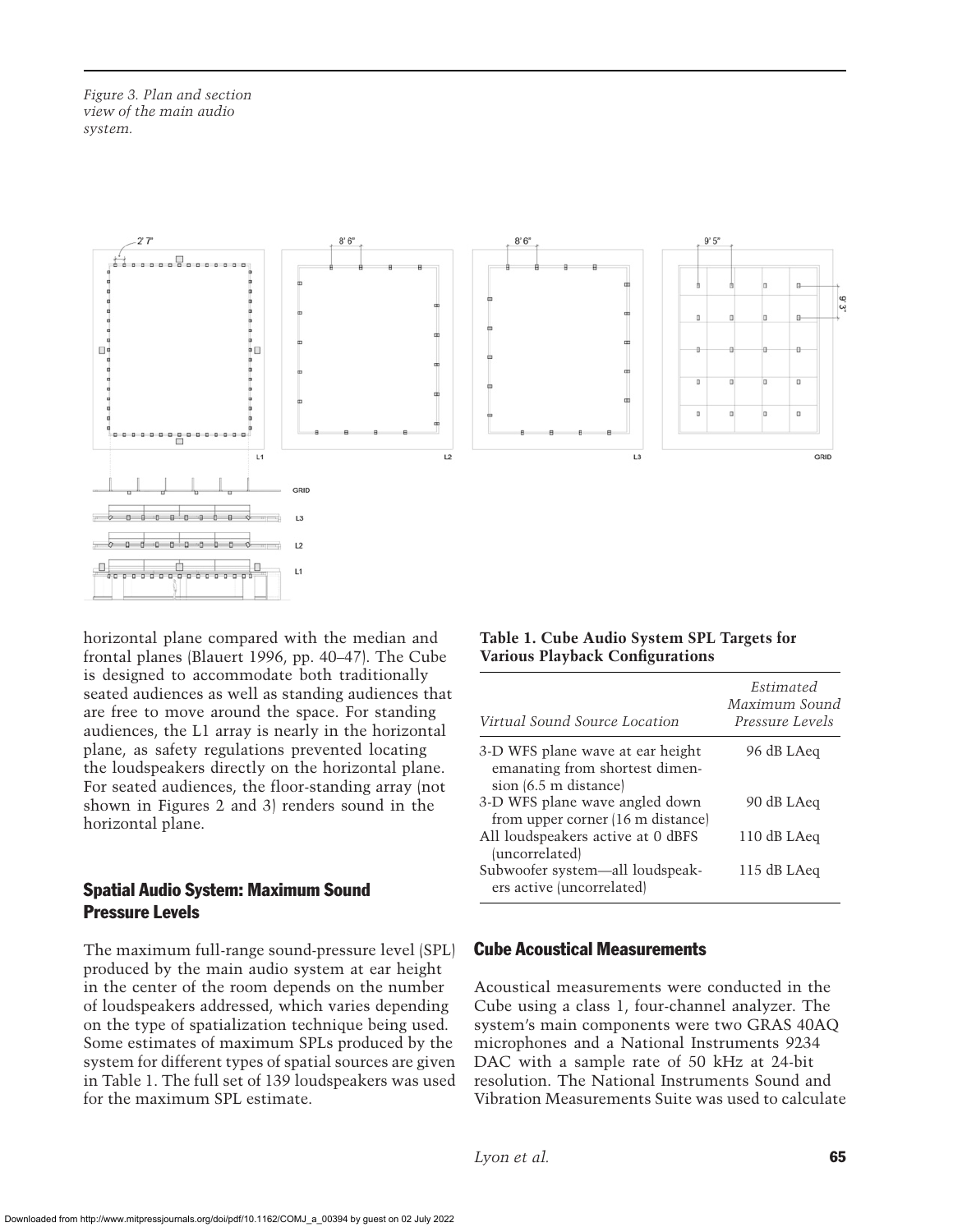| Measurement                                                        | SPL         | SPL: Two<br>Microphones<br>Averaged |
|--------------------------------------------------------------------|-------------|-------------------------------------|
| Background noise level:<br>all equipment off                       | 31 dB LAeq  | 31 dB LAeq                          |
| Background noise level:<br>power amplifiers on,<br>curtains closed | 33 dB LAeq  | 33 dB LAeq                          |
| Background noise level:<br>power amplifiers on.<br>curtains opened | 34 dB LAeq  | 34 dB LAeq                          |
| Pink noise: maximum<br>SPL with DSP limiting<br>$_{\rm on}$        | 89 dB LAeq  | 89 dB LAeq                          |
| Pink noise: maximum<br>SPL with DSP limiting<br>off                | 109 dB LAeq | 108 dB LAeq                         |

time-averaged, A-weighted sound pressure levels (overall as well as in third-octave bands). One microphone measured sound levels at the center of the room at a height of 69 in (1.8 m). The other microphone was randomly placed in the room at the coordinates  $(144 \text{ in}, -109 \text{ in}, 53 \text{ in})$ , corresponding to *x*, *y*, and height relative to the center microphone (about 3.7, −2.8, and 1.3 m). Table 2 provides SPLs for the center point as well as the average of the two microphones. Microphones were calibrated with a GRAS 42AA pistonphone and were within 0.25 dB of the calibration tone level (114 dB at 250 Hz). Serge wool curtains were included, using 250 yards of 8-ft material (about 230 m of 2.4-m fabric). The main noise source is from 16 Yamaha XMV8280-D power amplifiers inside custom enclosures; measurements were made with the enclosure doors closed. The custom enclosures were built by Sound Construction and Supply. Ten amplifiers are located on the catwalk of L2, three amplifiers are located on the catwalk of L3, and three amplifiers are situated on the Grid.

Lastly, the A-weighted third-octave bands were calculated at the center of the room to provide insight into the frequency content of the background noise with the power amplifiers both on and off, and with the amplifier enclosure doors open. The



noise source is from variable-speed fans in the XMV8280-D amplifiers. The test was conducted with the amplifiers idling at room temperature for several hours until the standby temperature was attained. The result is shown in Figure 4. The dotted curve represents the normal operating condition for the Cube with the amps on. Most of the increase in the overall level due to the amplifiers is in the range from 100 to 700 Hz.

The last measurement made was the reverberation time of the room. For this measurement, pink noise at a level of 89 dB LAeq was used to drive the room. The cutoff method was used to determine the RT30 value for the Cube with the curtains open and curtains closed. These were extrapolated to determine the RT60 values as follows: RT60 with curtains open: 0.84 seconds, RT60 with curtains closed: 0.66 seconds.

## Spatial Audio Rendering Capabilities

The Cube's spatial audio system is designed to facilitate implementation of a variety of existing spatialization techniques while affording the flexibility to develop new techniques and approaches. Audio computation takes place primarily on a quadcore Mac Pro, referred to as the Cube Spatial Audio Renderer (CSAR). Wave-field synthesis is provided by a Sonic Emotion Wave I 3-D sound processor. We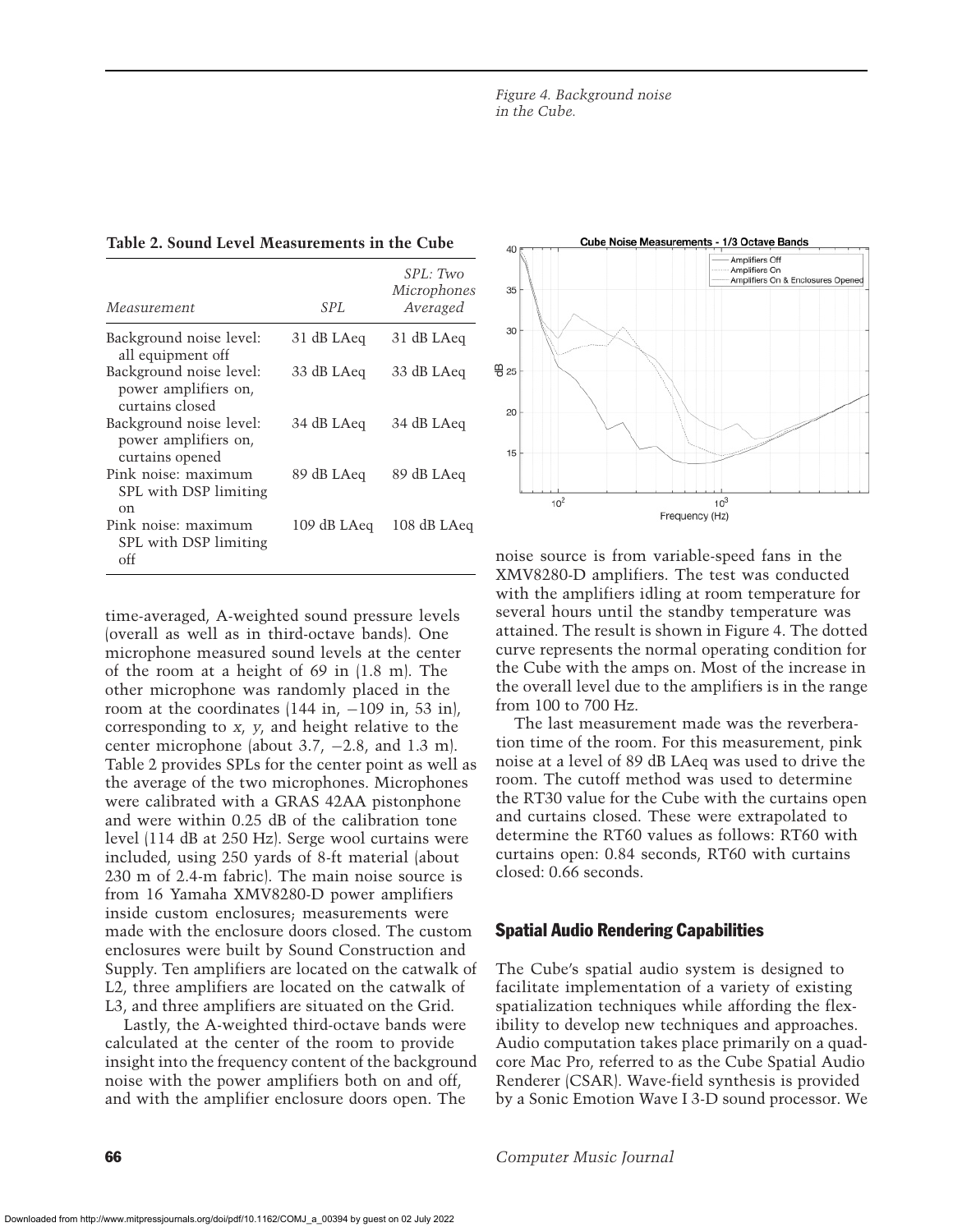*Figure 5. Preferred listening area and subspace of possible source positions for the main loudspeaker array.*



discuss here the main techniques implemented in the first instantiation of the Cube's audio system.

## **3-D Wave-Field Synthesis**

Wave-field synthesis is a holophonic technique for spatial audio that provides accurate and stable localization cues over an extended area, as opposed to most other spatial audio techniques that are dependent on a "sweet spot" (Corteel and Caulkins 2004). The Cube's audio system supports 64-channel WFS rendering in the horizontal plane located around head height on the main floor of the room. By using WFS plane waves as virtual playback channels, a high-quality stereophonic experience can be offered throughout the listening area, not just in a single sweet spot or sweet line as would be the case with conventional point-source stereo.

#### *Preferred Listening Area*

For optimal WFS audition, listeners should be located in the preferred listening area at the center of the room, at least 5 ft away from the loudspeaker array (about 1.5 m), as shown in Figure 5. In our informal experience, this is required so that each listener is in the field of at least three loudspeakers, such that their acoustic fields blend and that they become unnoticeable as individual loudspeakers and offer a true sound-field reproduction. WFS virtual sources, both point sources and plane waves, can be positioned anywhere within the source subspace, which spans the portion of the horizontal plane located behind the loudspeaker array from the

perspective of listeners located in the preferred listening area.

#### *Vertical Localization Shift*

Given the vertical rigging location of the WFS array at roughly one foot (30 cm) above ear height, a perceived shift in vertical localization of virtual sources occurs. This source shift is inherent to the cylindrical symmetry of the wave front produced by linear WFS arrays (Start 1997). It increases for seated listeners and as the listener approaches the edge of the preferred listening area as shown in Figure 6. Previous studies have investigated audio reproduction used in congruence with visual displays and found that the presence of a matching video image will significantly shift the perceived virtual source towards the desired location as compared with an audio-only situation, because of the so-called "ventriloquism effect" (De Bruijn and Boone 2003). In this case, the vertical source shift is least apparent for standing listeners equipped with head-mounted displays, and it is most apparent for a seated audience in the center of the room. With programs for seated audiences, a moveable, floormounted system consisting of ten JBL LSR6238P loudspeakers is used to synthesize sound sources located at ear height. (See the section "Supplemental Audio Systems," below.)

## *Spatial Aliasing*

Audible spatial aliasing artifacts occur within the listening area due to the unconventionally large spacing between loudspeakers, about 3 ft (close to 1 meter), rather than a more traditional 6-in (15-cm) spacing between loudspeakers. This large spacing is what drives the 5-ft (1.5-m) minimum distance designed to maintain a "rule-of-thumb" distance between horizontal loudspeakers such that the distance to a listener located within the preferred listening area is always approximately at least twice the distance between two consecutive loudspeakers at each level of the system. This rule of thumb applies, provided appropriate techniques are implemented to reduce audible colorations, localization errors, and excessive virtual-source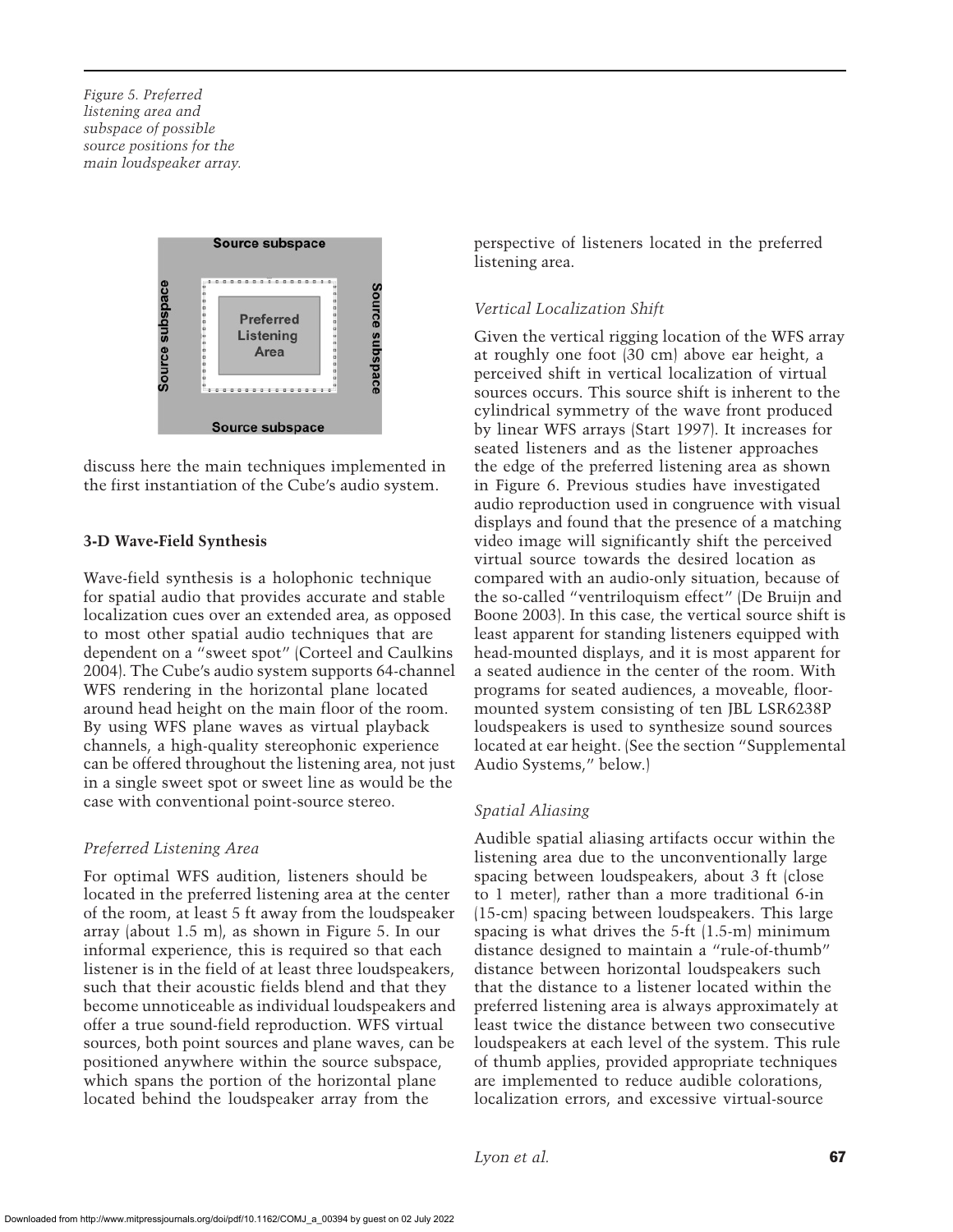*Figure 6. Vertical source delocalization due to elevation of the main WFS array on L1 above ear height.*



width as is the case in the Sonic Emotion WFS Rendering engine used in this project (Wittek, Rumsey, and Theile 2007; Corteel, Kuhn-Rahloff, and Pellegrini 2008).

#### **High Order Ambisonics**

The Ambisonics format is widely used within the spatial-audio research community, in particular in the context of capturing and reproducing high-resolution spatial audio. Beyond the original first-order Soundfield microphone, high-order microphones have been developed to capture sound fields for HOA playback, and this makes this format particularly interesting compared with other 3-D audio formats, from a recording standpoint (Meyer and Agnello 2003; Rafaely 2005). The main audio system has been designed to support 2-D and 3-D HOA playback, for up to 31st-order 2-D HOA and up to 9th-order 3-D HOA. In its conventional formulation, HOA is restricted to the synthesis of virtual sound sources outside the listener area, though recent investigations have indicated it could also eventually be used to synthesize sound sources within the listening area (Ahrens and Spors 2008).

#### **Vector Base Amplitude Panning**

Vector base amplitude panning is an amplitude panning method that allows the user to position virtual sources within triangles formed by adjacent triplets of loudspeakers in either two or three

dimensions (Pulkki 1997). Compared with HOA, VBAP can offer improved localization accuracy. With this increased localization accuracy comes an increased awareness of the timbral characteristics of each individual loudspeaker superimposed onto the virtual source. Higher-order Ambisonics, which typically involves many more loudspeakers than VBAP when decoded to an HDLA, produces a greater sense of immersion in a sound field and less of an impression of listening to sounds through individual loudspeakers. In our experience, however, this sense of immersion comes at the cost of increased source width and lack of precision in localization, at least at lower orders of HOA.

Virtual sources rendered via VBAP cannot be positioned outside the region of space defined by the active triplet, which holds true independently of listener position, such that maximum error in virtual source localization is proportional to the dimensions of the active triangle. The main Cube audio system is designed to support 2-D and 3-D VBAP over the full hemisphere. The initial layout shown in Figure 3 offers balanced triangle sizes above the horizontal plane by staggering consecutive loudspeaker rings at L2, L3, L4, and Grid level. This balance in triangle size is geared towards achieving smooth transitions for VBAP sources moving in the vertical dimension. Given the cuboid distribution of loudspeakers, not all VBAP triangles will be the same size, both as 2-D triplets approach the corners of the room, and in various 3-D triplets. We have observed that techniques intended to produce precise localization of sound, including VBAP,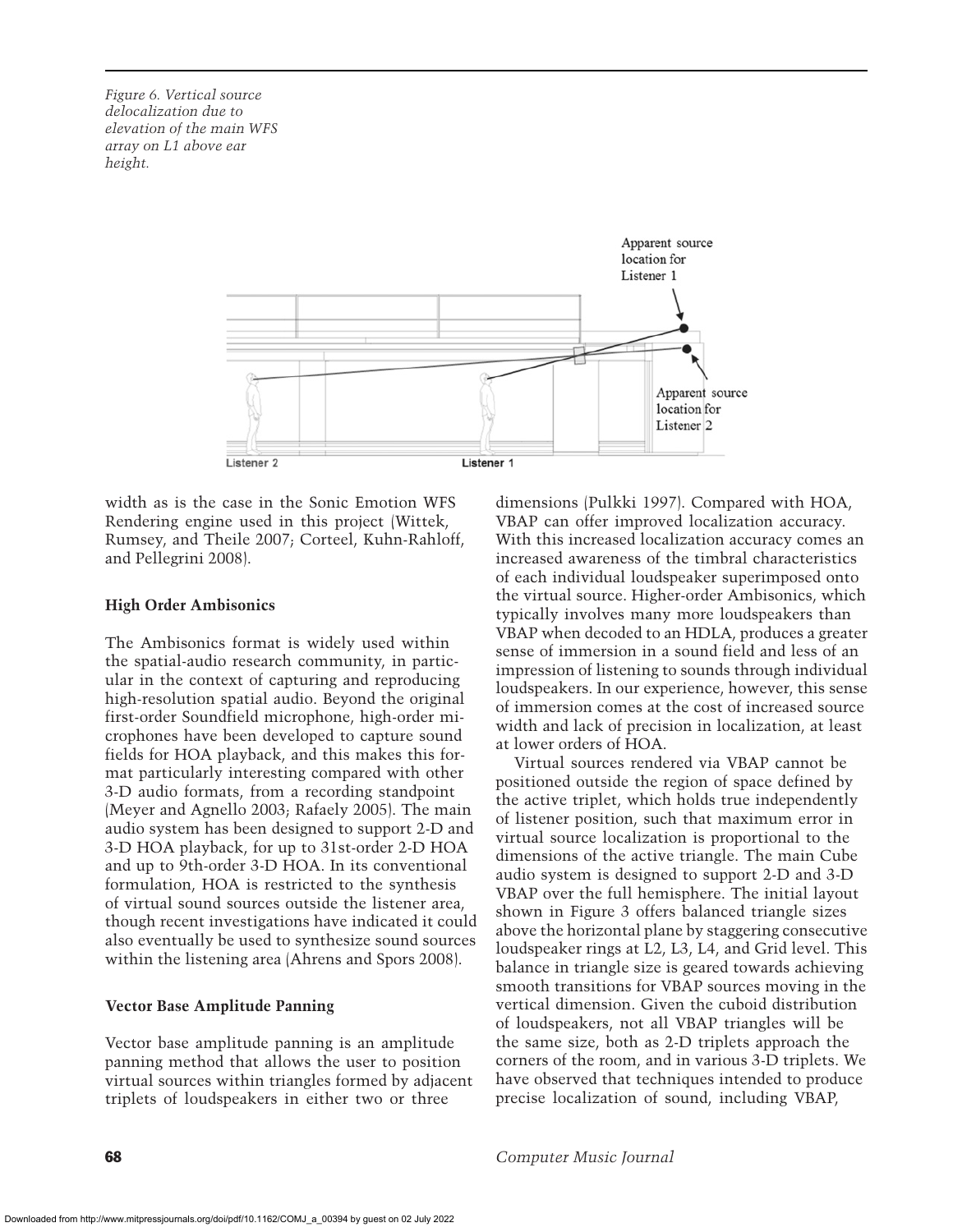*Figure 7. Ultrasonic loudspeakers mounted on pan-tilt heads.*

are highly effective in the Cube. This excellent localization capability may be largely thanks to the high density of the 64-loudspeaker array on L1, though psychoacoustic experimentation would be required to validate this informal observation. Over the course of numerous computer music performances, none of the presenting artists have found the cuboid structure of the Cube's HDLA problematic for achieving their artistic goals.

## Audio System Signal Distribution

The spatial audio system utilizes tie-line infrastructure to distribute multichannel audio. A low-latency system for distribution of digital audio, with less than 10-msec system delay, was chosen to minimize points of failure in cabling, to allow for easy reconfiguration of signal routing and to facilitate future expansion. The audio system signal is distributed by a Dante digital audio network system, making use of a CAT6A tie-line infrastructure. The main playback system comprises 124 passive loudspeakers with Dante-enabled amplifiers and four active subwoofers, all driven by BSS BLU-806 DSP processors and individually addressable. The BLU-806 units provide low-latency EQ and delay adjustments to each individual loudspeaker of the spatial audio system. All supplemental audio systems (described next) utilize the Dante audio network and Dante-toanalog breakout boxes to easily route and configure the various sources with the different reproduction systems. Individual user machines can play back multichannel audio content via virtual Dante soundcards, preferably using Dante-optimized network interface cards. A gigabit network switch connects playback machines to all of the Dante-enabled endpoints, such as amps, breakout boxes, and DSPs. Latency between the CSAR host computer and the BLU806 was measured to average 88  $\mu$  sec over five days. Latency summed across host computer, BLU806, and Dante-enabled Yamaha XMV8280-D amplifiers has been measured at constantly less than 10 msec and typically less than 3 msec. Analog input latency has not yet been formally tested, but in live electronic performances it has not added problematic delay.



#### Supplemental Audio Systems

An array of nine Holosonic Labs ultrasonic loudspeakers supplements the main audio system and provides discrete sound beams to target specific individual users or areas within the space. Four AS-24 loudspeakers are mounted on Apollo Right Arm pan-tilt heads to permit physical displacements of the target beam within the space, e.g., for use in conjunction with the tracking system. Five AS-24i loudspeakers are loose on the grid, allowing for manual repositioning (see Figure 7). The pan-tilt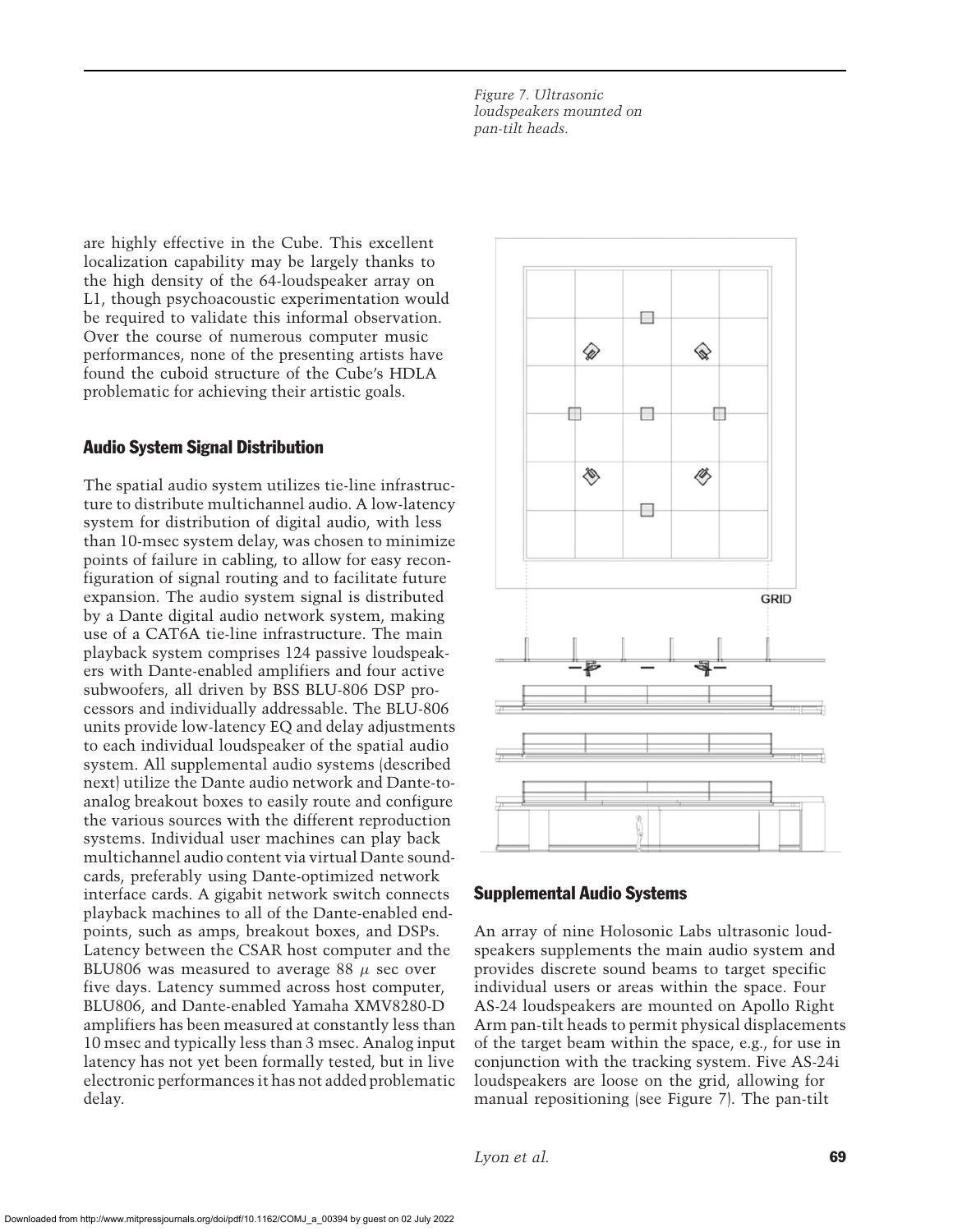heads are controlled by DMX with custom code to control an ENTTEC DMX interface. Custom DMX controller applications were developed in-house by Denis Gracanin, Tanner Upthegrove, and Stephen Whitehead using C++ and Max/MSP. The AS-24i loudspeakers receive analog audio from a BSS BLU-806 on the DANTE network into the audio tie-line infrastructure.

An array of ten floor-mounted JBL LSR6328P loudspeakers is used for events where a circular array of loudspeakers is required at ear height for seated listeners. These loudspeakers can be tied into the main audio system via the audio network to be used concurrently with the main 128-channel array. The current configuration places three loudspeakers in front of the audience, three in back, and two on either side of the audience. The floor-mounted system is on wheels and can be rapidly reconfigured.

#### System Evaluation and Installation

Before installing the system, multiple loudspeakers were compared and contrasted, taking into account cost per channel, frequency range, sound power, subjective sound quality, and rigging options. A listening test was organized in the Cube, with the following loudspeakers: Community CS8, Genelec 8030, JBL6328, JBL SCS8, Tannoy Di8DC, Tannoy DVS8, Yamaha HS8, and Yamaha VSx8. The JBL SCS8 was selected for the main spatial audio array, based on a number of contributing factors, including timbre coloration, ease of mounting, maximum SPL, and passive versus powered amplification. All loudspeakers were tested on a variety of program materials, with the results discussed among Bukvic, Lyon, Nichols, and Upthegrove. Time constraints did not allow for a double-blind listening test, but given that all participants converged on the SCS8, it is unlikely that a double-blind test would have resulted in a different decision in this case.

Virginia Tech staff, led by Knapp and Upthegrove, procured, installed, and configured all the equipment for the main spatial audio system and supplemental systems described in this article, with support from MAC production staff. The multichannel Danteenabled Yamaha XMV8280-D audio amplifier was

selected, in part for ease of integration with the existing networked audio infrastructure available on each level of the Cube. One such amplifier powers eight of the 124 channels. Each of the 16 needed amplifiers is located on or below catwalks within the space. In order to maintain the low background noise in the listening area, custom vented enclosures were designed and built for the project. Caulkins helped conduct the initial system calibration along with Upthegrove and support staff (see Figure 8). Delay compensation was not included in loudspeaker calibration, but is introduced through software solutions as needed. Multiple BLU-806 signal processors were configured to apply parametric equalization to each SCS-8 loudspeaker for a flat response, as measured by an Earthworks M23 microphone on axis to the tweeter at a distance of 39 in (1 m). The system as a whole was then corrected to a flat response, as measured in the center of the room, at a height of 69 in (1.8 m). In the final setup, CSAR running Max/MSP renders spatial audio and routes signals from the Sonic Emotion WFS renderer such that any combination of WFS, HOA, or VBAP sources can be rendered in real time.

## Computer Music Research and Creative Work in the Cube

Computer musicians Bukvic, Lyon, Nichols, and Upthegrove have all pursued both computer music experimentation and composition in the Cube since the installation of the audio system described in this article. We now discuss several computer music projects undertaken in the Cube during the period 2013–2015. During the same period, several scientific research projects were also successfully conducted in the Cube, though that work is beyond the scope of this article.

#### **Spatial Orchestration**

Spatial orchestration (Lyon 2008) comprises a set of strategies to adapt spatially complex computer music from one HDLA space to another. This approach allows the composer to fully exploit the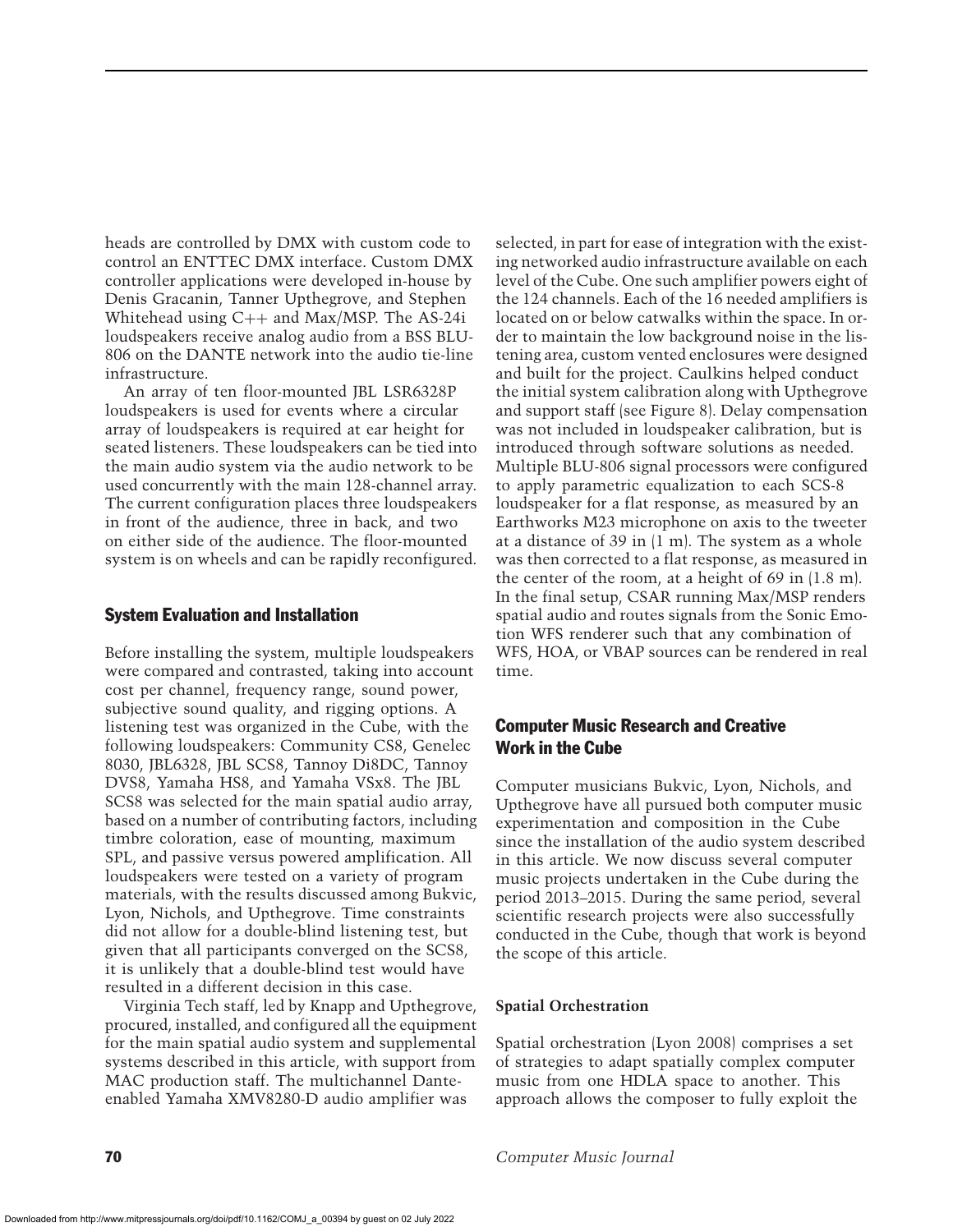*Figure 8. Initial system calibration of the main spatial audio system. (Photo by Terrence Caulkins.)*



unique properties of a particular HDLA facility, while accepting that some spatial features might not be reproduced at a different HDLA facility. On the other hand, new spatial features could be introduced in a future spatial reorchestration. Lyon composed *The Cascades* in 2014 for the Cube, using tetrahedral A-format Ambisonic field recordings of a waterfall and stream in the Jefferson National Forest, produced by Michael Roan. Early in the piece, excerpts from the original four-channel recordings are reproduced, first statically, with each channel routed to one of the corner loudspeakers on L1, and then dynamically, by rotating these four channels around the 64-loudspeaker ring on L1 with equalpower panning. Both of these 2-D deployments produce a satisfying sense of "surround," with excellent coverage throughout the listening area. When *The Cascades* is presented to a standing audience, listeners often choose to walk around the Cube in order to spatially explore these naturalistic passages. In the succeeding sections, music with a 3-D spatial conception is derived from the source

recordings primarily using granular algorithms to address individual loudspeakers. Spatial effects such as waterfall sounds gradually descending from ceiling to floor, spatial canons, spatially articulated harmonic structures, and spatially articulated rhythmic patterns—are all produced in this manner. Because most of this music focuses on texture, rather than placing coherent images within a virtual sound field, Ambisonics was not used. Reorchestrating *The Cascades* involves reassigning materials to available loudspeakers in different HDLA configurations. One striking demonstration of the value of the dense array on L1 is heard in a passage that canonically articulates a sample around the 64 loudspeakers in point-source fashion, with no use of virtual sources. No other HDLA tested provided the loudspeaker density of the Cube's L1 array, and therefore equal-power panning was required to simulate the successive placement of sound into 64 distinct locations. In all cases of reorchestration to other HDLAs, the use of virtual sources resulted in a striking loss of perceived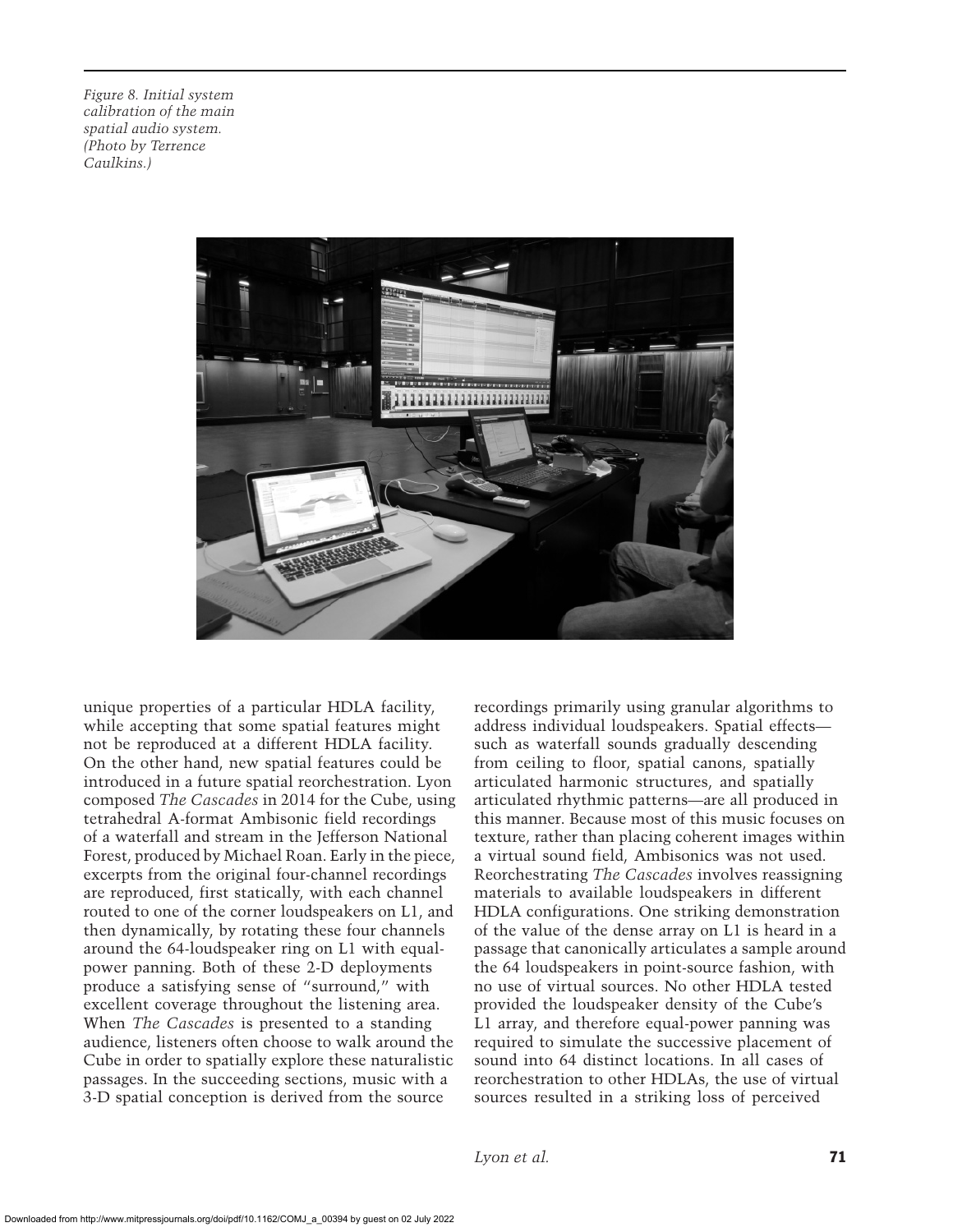localization accuracy, and a reduction in timbral clarity as well.

When spatially orchestrating *The Cascades* for the Birmingham Electroacoustic Sound Theatre (BEAST; see also Wilson and Harrison 2010), a new feature was introduced by projecting flowing water sounds across loudspeakers situated on the floor, among the audience, resulting in a different spatial experience than in the original Cube version. The simulation of a waterfall gradually coming down on the audience was realized on both systems, but the effect was more pronounced in the Cube, because of the greater height of the Cube's grid, compared with the rigging of the elevated BEAST loudspeakers. When adapting *The Cascades* to the Sonic Lab at University of Belfast's Sonic Arts Research Centre (SARC), flowing water sounds were directed to loudspeakers located one floor below the audience, which is seated on a grid, creating the striking effect of water flowing under the audience. The development of the compositional practice of spatial orchestration requires sustained access to an HDLA facility such as the Cube, as well as access to alternative HDLAs. To this end, Lyon has worked at the AlloSphere (Höllerer, Kuchera-Morin, and Amatriain 2007), BEAST, the Stanford Giant Radial Array for Immersive Listening (GRAIL), Klangdom (Ramakrishnan, Goßmann, and Brümmer 2006), SARC, and the Immersive Computer-controlled Audio Sound Theater (ICAST) at Louisiana State University (Beck et al. 2006).

#### **The D4 Spatialization Tools and** *Tornado*

 $D<sup>4</sup>$  is a Max library created by Ivica Ico Bukvic for 4-D audio spatialization, with the fourth dimension being time.  $D<sup>4</sup>$  consists of a set of tools that take advantage of a new layer-based amplitudepanning algorithm (Bukvic 2016). These tools are complemented with abstractions designed to streamline the process of time-based audio spatialization in a way that is accessible and easily comprehended and that offers integration with such external tools as DAWs and video production suites.

*Tornado*, a project headed by Virginia Tech Geography professor Bill Carstensen and premiered in the Cube in 2014 at the fall Tech or Treat event, calls for immersive visualization and sonification of a tornado. Bukvic was tasked with providing an immersive sonification of what a tornado might sound like if it were to pass through the Cube. The project also called for a demonstration capability that would allow for the components of the ensuing composition to be altered in real time within an intuitive user interface.  $D<sup>4</sup>$  provided the rapid prototyping tools for the complex spatialization required by the *Tornado* project.

*Tornado* is a two-minute immersive simulation of one of the most destructive natural phenomena on our planet. The project builds upon a recording of the tornado that struck Guin, Alabama, in 1974. It was taped by Richard Alan Lindley, who made a cassette recording as the powerful F5 tornado approached. The ensuing recording, preserved and provided by Jim Metzner (1994), was used as an inspiration and a foundation for the immersive experience of *Tornado*.

The D<sup>4</sup> library allows users to easily spawn point sources, source clusters, and moving sources with varying volumes and trails produced with the library's motion blur tool. Akin to a visual editor, D4 introduces spatial masks and facilitates the design and editing of these masks using a built-in 2-D (see Figure 9) and 3-D (see Figure 10) editor and viewer. It is designed to seamlessly adapt to any speaker arrangement that offers information on speaker azimuth and elevation, and does so without any changes to the compositional spatialization parameters. Its functionality is further complemented with helper abstractions that enable, among others, circular motion at an angle, bouncing motion, and motion blur.

Finally,  $D^4$  provides critical low-latency, realtime rendering of spatialized audio sources even in scenarios having large numbers of speakers and audio streams. This makes it particularly useful in interactive environments. The Tornado demo features 1,018 internal 24-bit, 48-kHz audio streams or channels that are mixed down and played through 128 loudspeakers in real time with a computer audio-processing latency of less than 11 msec.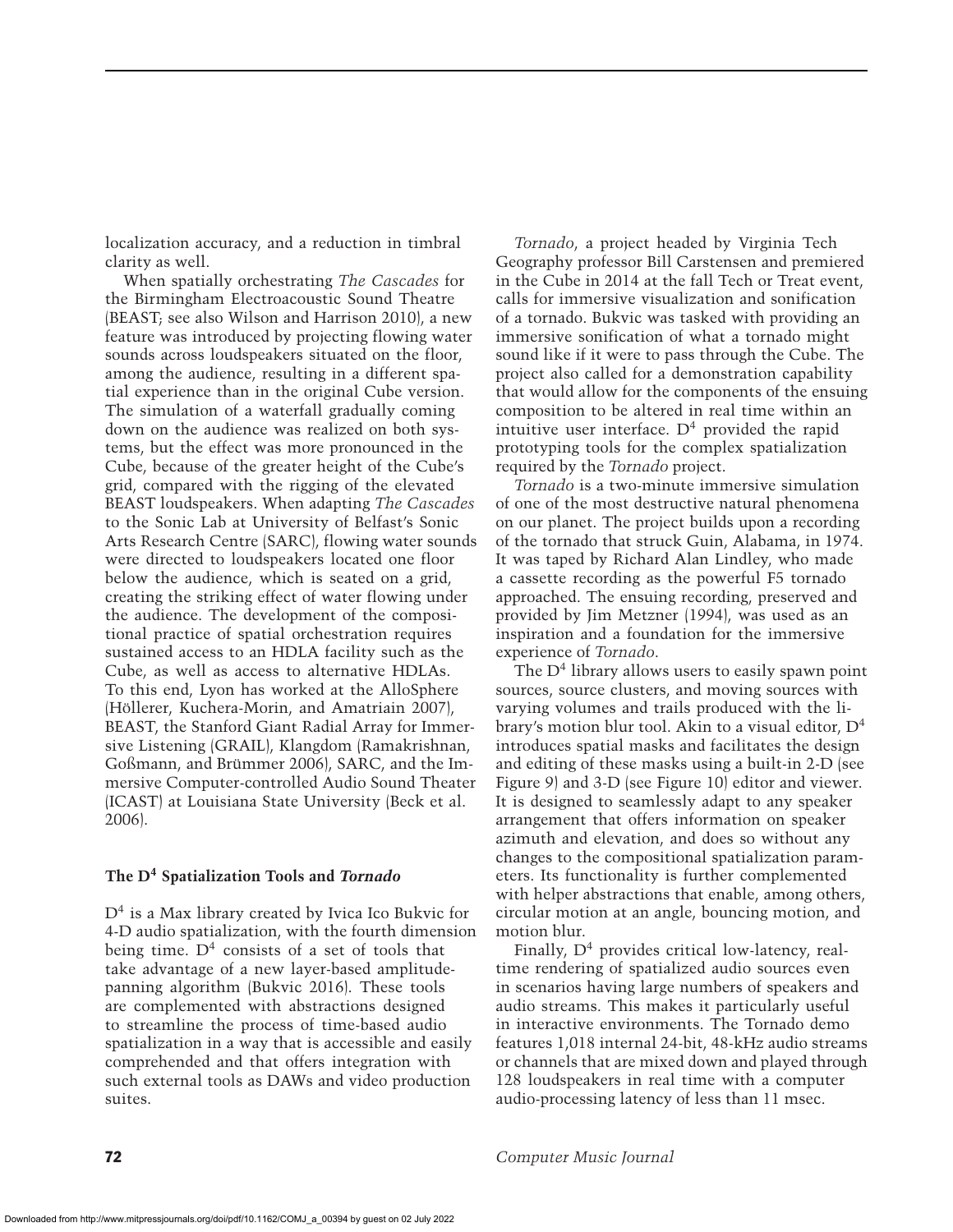*Figure 9. The 2-D editor for D*<sup>4</sup>*.*



*Figure 9*



*Figure 10*

## **Live Spatialization with the Leap Motion**

Tanner Upthegrove integrated the Leap Motion with CSAR as a control device for composition and sound design. Building upon Masayuki Akamatsu's Max external aka.leapmotion, real-time input from hand gestures transposes to spatial position. Three spatialization tools were controlled with the Leap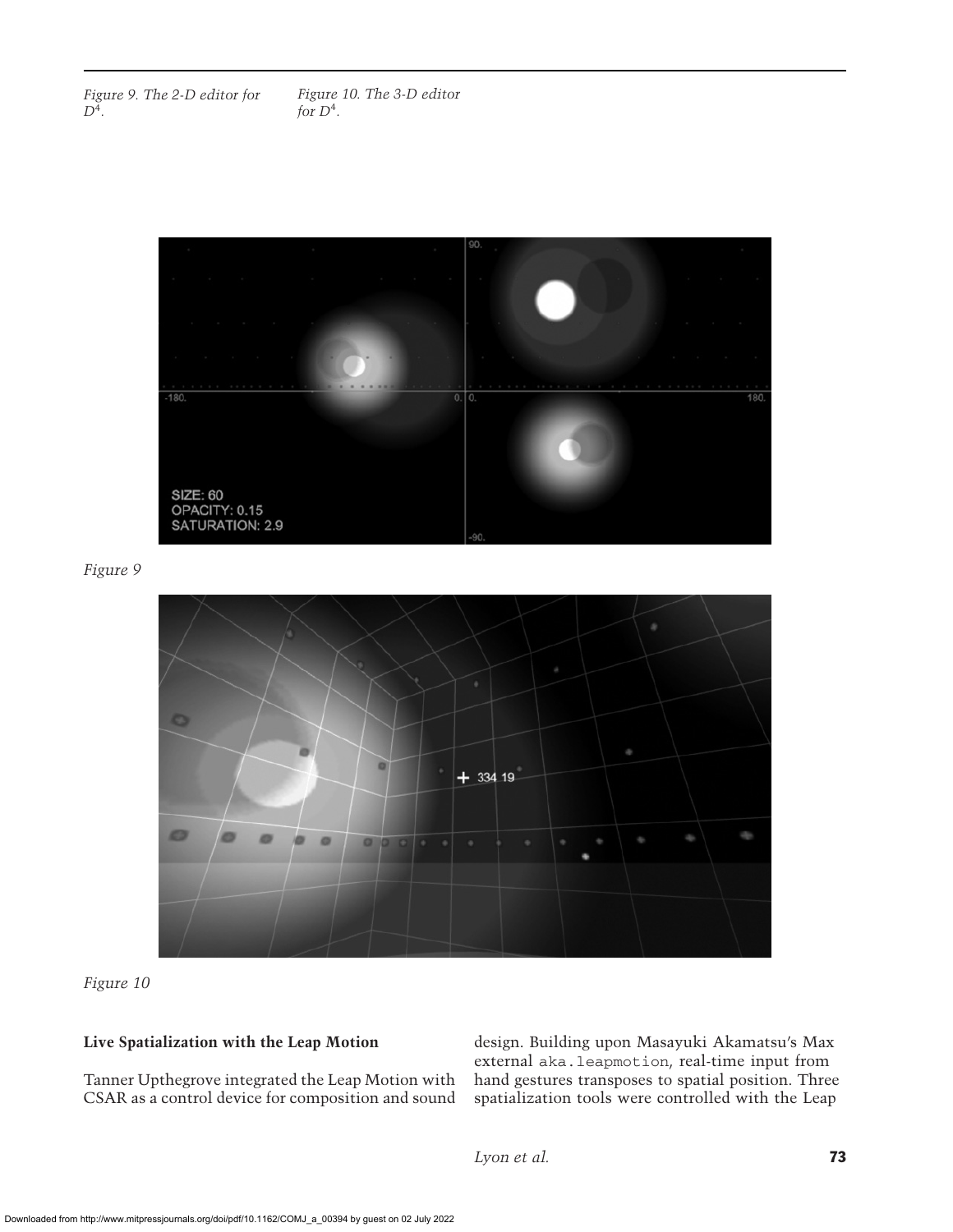*Figure 11. The master panel for Charles Nichols's Mira-based spatialization interface.*



Motion: the Sonic Emotion Wave I, the spatialization external spat.spat∼ for Max/MSP (developed by the Institut de Recherche et Coordination Acoustique/Musique, IRCAM), and the ICST Ambisonics externals for Max (Schacher and Kocher 2006).

The Sonic Emotion Wave I achieves WFS with proprietary hardware, addressable by Open Sound Control (OSC). Upthegrove scaled finger movements to polar coordinates in Max, then packaged and sent OSC messages over UDP to the Wave I. The finger movements controlled audio point-source locations for two-dimensional WFS. The Wave I system includes a visual interface to verify point source locations, which was used during performances.

Upthegrove used the Leap Motion to control the Spat library for real-time VBAP and 3-D HOA spatialization in Max. VBAP panning moves around and overhead on the cubic perimeter, whereas 3-D HOA movements travel through 3-D space. Akamatsu's aka.leapmotion was embedded in the patch with spat∼. Hand gestures controlled audio source positions by converting tracking data to spherical coordinates, which were packaged as messages and sent to spat∼.

#### **Mira-Based Spatial Control**

Nichols has developed a series of Max patches to control the Cube's loudspeakers through CSAR, both individually and in groups, and to spatialize audio sources using the matrix∼ and matrixctrl objects. Using Mira, a touch controller app for the iPad developed by Cycling '74, these patches incorporate Max gain∼ audio fader objects in multiple mira.frame interface-mirroring objects that display as tabs of panels with touch-controlled faders on an iPad. The tabs are divided into a master panel and group panels for each layer of loudspeakers in the Cube. On the master panel tab, a main fader controls the overall level of the system and subgroup faders control the total level for layers of loudspeakers (see Figure 11). The group tabs are divided into panels for 8 loudspeakers on the floor (before they were expanded to 10) and 4 subwoofers, 64 loudspeakers on the first catwalk, 20 loudspeakers each on the second and third catwalks and grid, and the 9 ultrasonic loudspeakers on the ceiling, with an individual fader for each loudspeaker. On each panel, toggles in a column enable and disable audio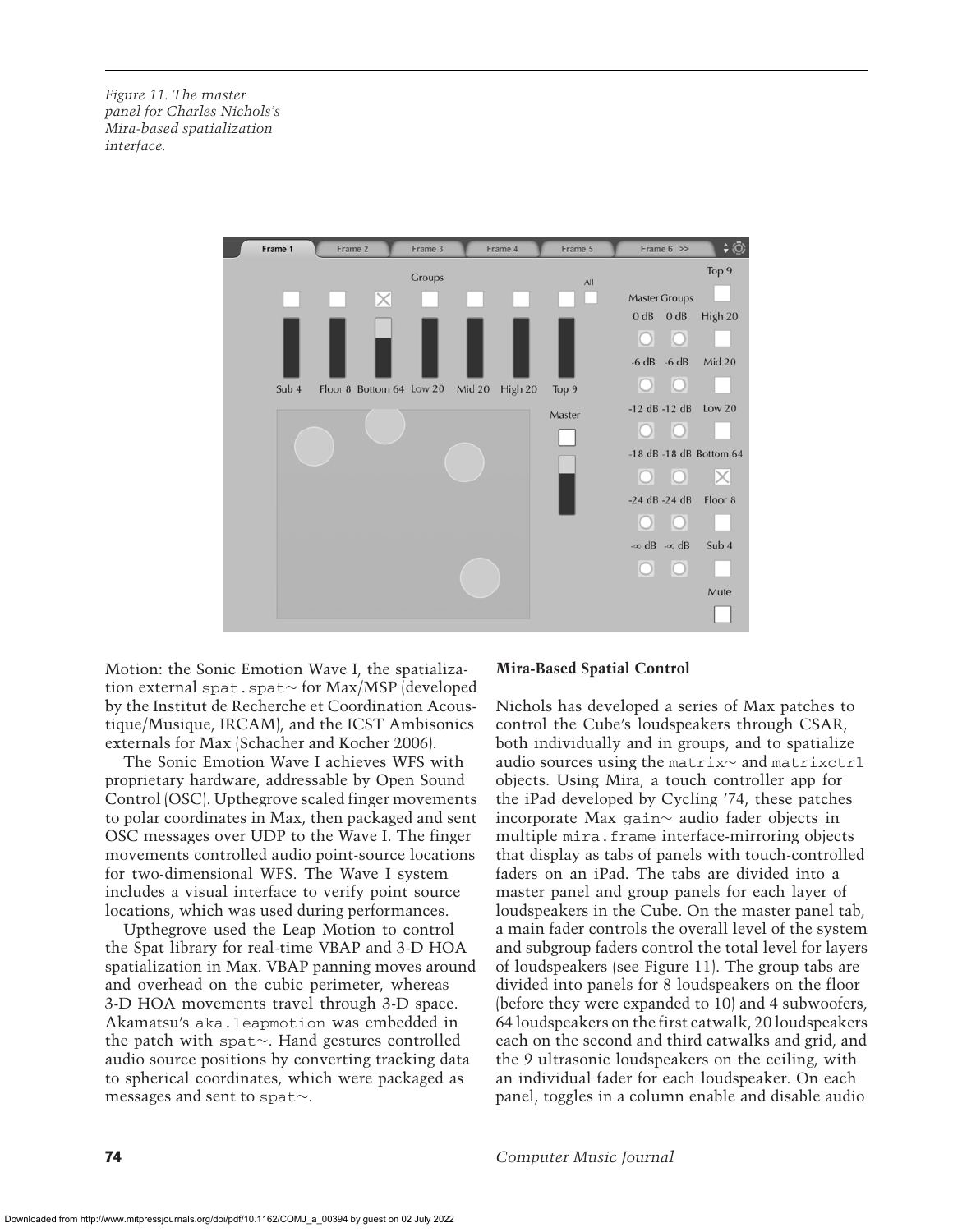*Figure 12. Custom motion-capture rings, produced with 3-D printing. (Photo by Tanner Upthegrove.)*

for every layer, a toggle mutes the entire system, columns of buttons select default decibel levels for all faders in a group of loudspeakers, and toggles enable and disable audio for each individual fader on the panel. The Mira-controlled Max patches allow users to audition work from the floor of the Cube while manipulating the CSAR computer located in the control room.

These Max patches spatialize audio sources, mixed with the panels of faders, in a variety of ways. At the heart of each patch is a six-row, 64-column control matrix that interpolates to individual single-row matrices for the rings of loudspeakers in the different layers of the Cube. Controlling a common matrix whose width is the maximum number of loudspeakers in a layer allows the user to easily map controller data to any loudspeaker position. Horizontal position on the matrix wraps to circumference position on the rings of loudspeakers, and vertical position maps to loudspeaker layer.

#### **Hardware-Based Spatial Control**

Nichols has experimented with commercial controllers and with custom controllers that he designed to control 3-D spatialization with physical gesture. For proof of concept, a Logitech Extreme 3D Pro joystick was used to move the azimuth position of a single source, and its paddle was used to move the height of the source. For more expressive gestural control through a wider range of physical motion, a Bourns PEC11-4215F-S24 rotary encoder and a Sharp GP2Y0A21YK infrared proximity sensor, wired to an Arduino microprocessor sending serial data to Max over USB, were used to control the azimuth position and height of a single source. With a tracking range of 10 to 80 cm, the infrared proximity sensor follows a wide sweep of hand motion to control the elevation of a single sound source. To spatialize multiple sources, the mira.multitouch gesture-capture object was used to receive the position data of up to five fingers from the Mira app on an iPad, spatializing up to five sound sources on the Cube's L1, using the Wave 1 WFS system. Custom-designed rings (see Figure 12), produced using 3-D printing, were used to spatialize multiple



sources with a dancer's expressive gestures. Each ring holds four 9.5-mm spherical reflective markers, which are tracked by the Cube's 24-camera Qualisys motion-capture system. The reflective markers are affixed to 4.5-cm posts positioned at different angles from the center of the form, so that each ring is captured as a separate solid body. The position data of the rings, sent to CSAR via OSC, spatialize one audio source per ring in the control matrix of Nichols's Max patch.

#### *Il Prete Rosso*

Nichols recently composed an interactive piece, *Il Prete Rosso*, for amplified violin, motion sensor, and computer, which has been performed in a number of spatial audio systems. For the Cube version of this piece, Nichols spatializes live violin around the 20 loudspeakers of Level 2, and four live-sampled violin tracks around the 64 loudspeakers of L1 of the Cube (see Figure 3), using a custom-programmed Max patch. In the first half of the piece, as violinist Sarah Plum performs, the patch records her part to be used later as accompaniment, and the amplified live violin circles around L2, reversing direction at the spatial location where each of the four recorded tracks starts playing on L1. This creates the impression that the live violin sets the recorded violins into their spatial positions. In the second half of the piece, the amplified violin remains statically positioned in the center front of the hall, while four interlocking rhythmic patterns of sampled violin, spatially equidistant from one another, gradually join a hocketing texture that swirls around the audience with increasing speed. The piece ends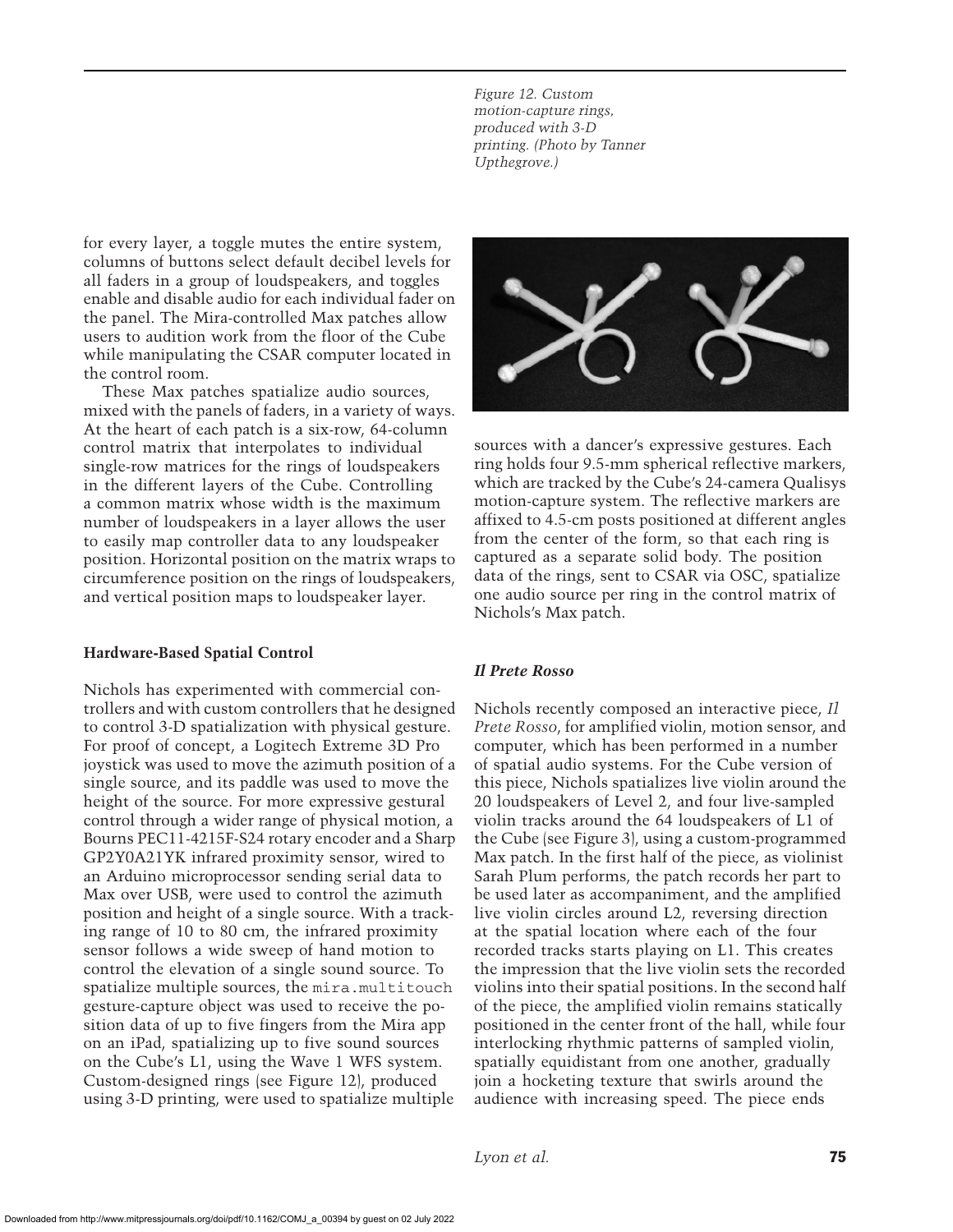with a brief coda returning to the material of the first half, with the live violin again slowly orbiting the audience, while the four accompaniment parts progressively fade out.

## **Outreach**

Outreach is a key element in our strategy to share the benefits of the Cube with both artists and researchers outside of Virginia Tech, and with the general public. Faculty researchers are able to develop the possibilities of the Cube in a sustained manner, but it is equally important to disseminate ideas through the sharing of skills, knowledge, and the irreplaceable experience of hearing spatial sound in the Cube. In 2015, Virginia Tech hosted the conference of the Society for Electro-Acoustic Music in the United States (SEAMUS), inviting over 200 delegates to directly experience the spatial possibilities of the Cube. The conference concerts in the Cube focused on spatial projection of music, with a special concert dedicated exclusively to works composed for HDLA systems.

The MAC regularly hosts artist residencies, including residencies for sound artists in the Cube. Visiting artists are paired with a resident researcher to facilitate the creation of new work that utilizes the unique spatial opportunities of the Cube. In 2015, Stephen Vitiello created the spatial audio installation *A Scuttering across the Leaves*, based on closely recorded insect sounds that were spatialized in the Cube in collaboration with Upthegrove. In 2016, Pamela Z undertook a residency, and created new spatial music for the Cube in collaboration with Lyon.

The Spatial Music Workshop was inaugurated in 2015 to disseminate ideas and practical experience in composing for HDLA systems. A small group of sound artists is invited to spend five intensive days working on a project in both the Cube and the Perform Studio, which contains an installed 24.4 HDLA system with two wall-mounted rings of twelve Genelec 8030A loudspeakers each, and four floor-mounted Genelec 7060B subwoofers. Each participant spends multiple hours in each space. A small number of instructional sessions

are given on various spatial techniques. In addition to their individual work, participants meet with the workshop leader as a group to discuss their experiences and share problems and ideas. A public presentation of the outcomes of the workshop is given on the final evening.

## Future Work

The Cube is an organically evolving facility, driven by aesthetic and engineering research needs that are addressed both by in-house software development and by ongoing audiovisual infrastructure development and improvement. A few near-term projects and plans are discussed in this section.

#### **Binaural Head Tracking**

A head-tracked binaural audio system is under development to allow individual researchers to experience localized "in-space" audio sources, given that the Cube's spatial-audio loudspeaker system is not designed for focused-source synthesis. The proposed system will utilize wireless open-ear cup headphones to allow researchers to move freely around the space and hear not only individualized sound in headphones, but also room sound projected from the Cube's HDLA loudspeakers. Multiple pairs of wireless headphones will be provided, each with an individual binaural feed. The binaural audio feeds will be transmitted to the wireless emitters via the Dante audio network. Headphone position and orientation will be tracked by an installed 24-camera Qualisys motion-capture system.

#### **A New Control Surface**

Nichols is designing a physical control surface to manipulate all Cube loudspeakers and group levels and to spatialize multiple sources. The control surface will use slide potentiometers and pushbuttons to interface with the faders and toggles of his Max patch (as shown in Figure 11), rotary encoders and infrared proximity sensors to manipulate spatialization in the control matrix, and RGB LED lights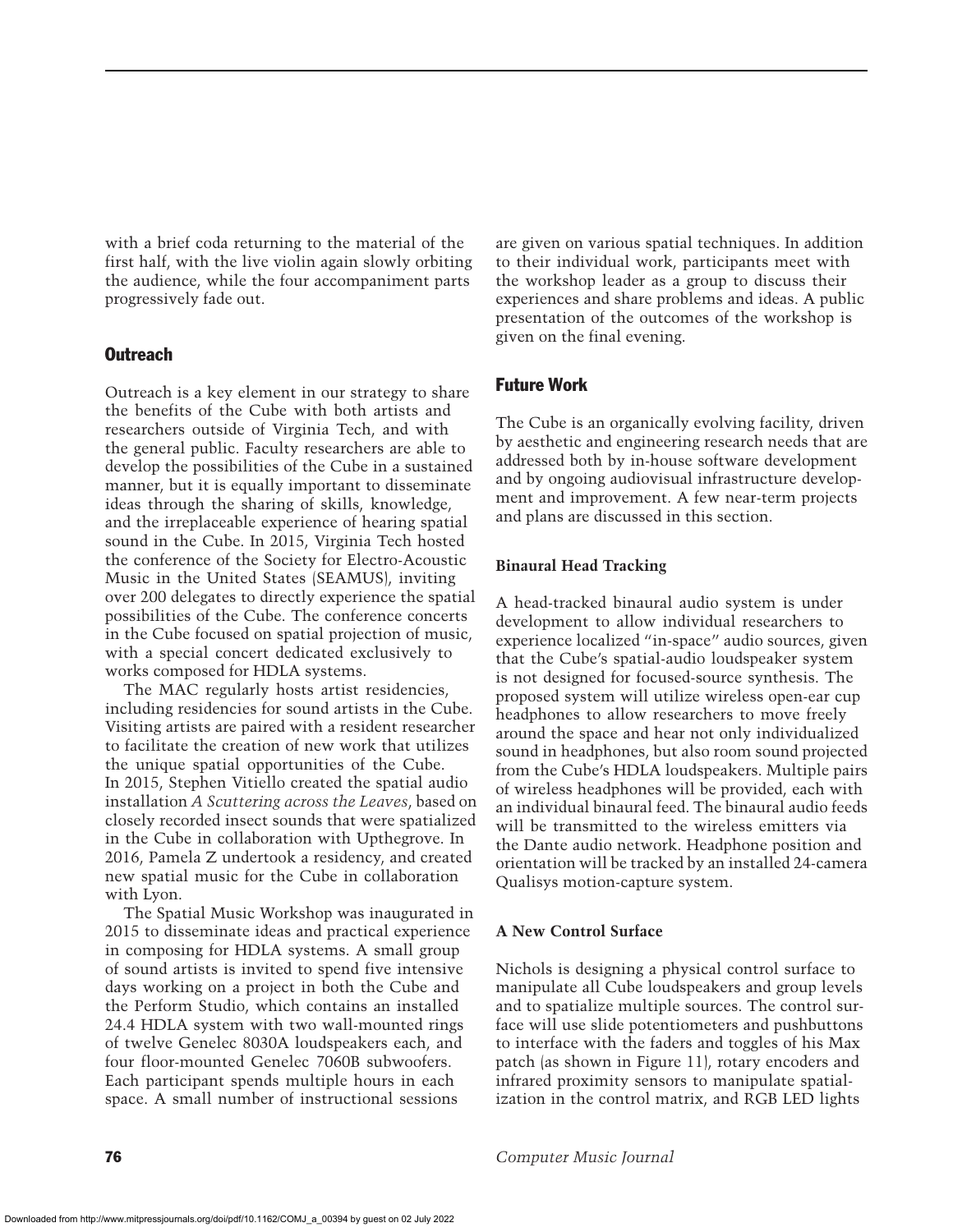and an organic light-emitting diode graphic display for visual feedback of settings. The control surface sends and receives data through multiplexers to Arduino microprocessors. The sensors, lights, and display will mount to laser-cut acrylic panels, assembled into a mixing console.

#### **Audio System Improvements**

We plan to double the density of the L1 array to 128 loudspeakers. We would also like to introduce a more traditional, high-density WFS system (Spors, Rabenstein, and Ahrens 2008), which would extend the Cube's capabilities for projecting sound inside the space (Caulkins, Corteel, and Warusfel 2003).

Although the noise floor is quite low, there remains room for improvement. The main noise source is fan noise from the Yamaha XMV8280-D amplifiers and their enclosures (Figure 4). Moving the amplifiers to another space and running tie lines to the Cube would robustly address the fan noise issue. The XMV8280-D amps have a built-in protection circuit that turns off any channels that do not receive audio signal for about 15 minutes. Addressing a channel after it has gone to sleep results in a gradual fade-in, which is unsuitable for high-fidelity playback. To overcome this problem, a short burst of low-amplitude noise is played through each channel just before concert performance. In the event that the protection circuit issue does not have a solution, eventually the XMV8280-D amplifiers will need to be replaced. As more Dante-enabled amplifiers become available, it is likely that we will be able to source amplifiers that are both quieter and lack the protection-circuit problem.

#### **Psychoacoustic Testing**

Psychoacoustic experimentation is being undertaken to establish the limits of localization and other aspects of spatial perception in the Cube. The Cube is considered a work in progress, and the results of perceptual experimentation may lead to further expansion and refinement of its HDLA system.

#### **Conclusions**

Within a two-year period, a complex HDLA system was designed and installed to the Cube, and then utilized for a wide variety of purposes, including scientific research, computer music composition, intermedia installations, public performances, education, and outreach. Given the straightforward process by which the Cube's HDLA was designed, installed, and put into production, we anticipate the inauguration of many new HDLAs in the coming years, and a concomitant exploration of new aesthetic possibilities for spatially immersive computer music.

#### Acknowledgments

Funding for the Cube and its audio infrastructure was provided by ICAT and the State Council of Higher Education for Virginia (SCHEV).

#### **References**

- Ahrens, J., and S. Spors. 2008. "Focusing of Virtual Sound Sources in Higher Order Ambisonics." In *Proceedings of the 124th Convention of the Audio Engineering Society*. Available online at www.aes.org /e-lib/browse.cfm?elib=14508 (subscription required). Accessed October 2016.
- Beck, S. D., et al. 2006. "The Immersive Computer-Controlled Audio Sound Theater: Experiments in Multi-Mode Sound Diffusion Systems for Electroacoustic Music Performance." In *Proceedings of International Computer Music Conference*, pp. 649–655.
- Blauert, J. 1996. *Spatial Hearing: The Psychophysics of Human Sound Source Localization*. Cambridge, Massachusetts: MIT Press.
- Bukvic, I. 2016. "3D Time-Based Aural Data Representation Using D<sup>4</sup> Library's Layer Based Amplitude Panning Algorithm." In *Proceedings of the International Conference on Auditory Display.* Available online at www.icad.org/icad2016/proceedings2/papers/ICAD2016 paper 10.pdf. Accessed October 2016.
- Caulkins, T., E. Corteel, and O. Warusfel. 2003. "Wave Field Synthesis Interaction with the Listening Environment, Improvements in the Reproduction of Virtual Sources Situated Inside the Listening Room." In